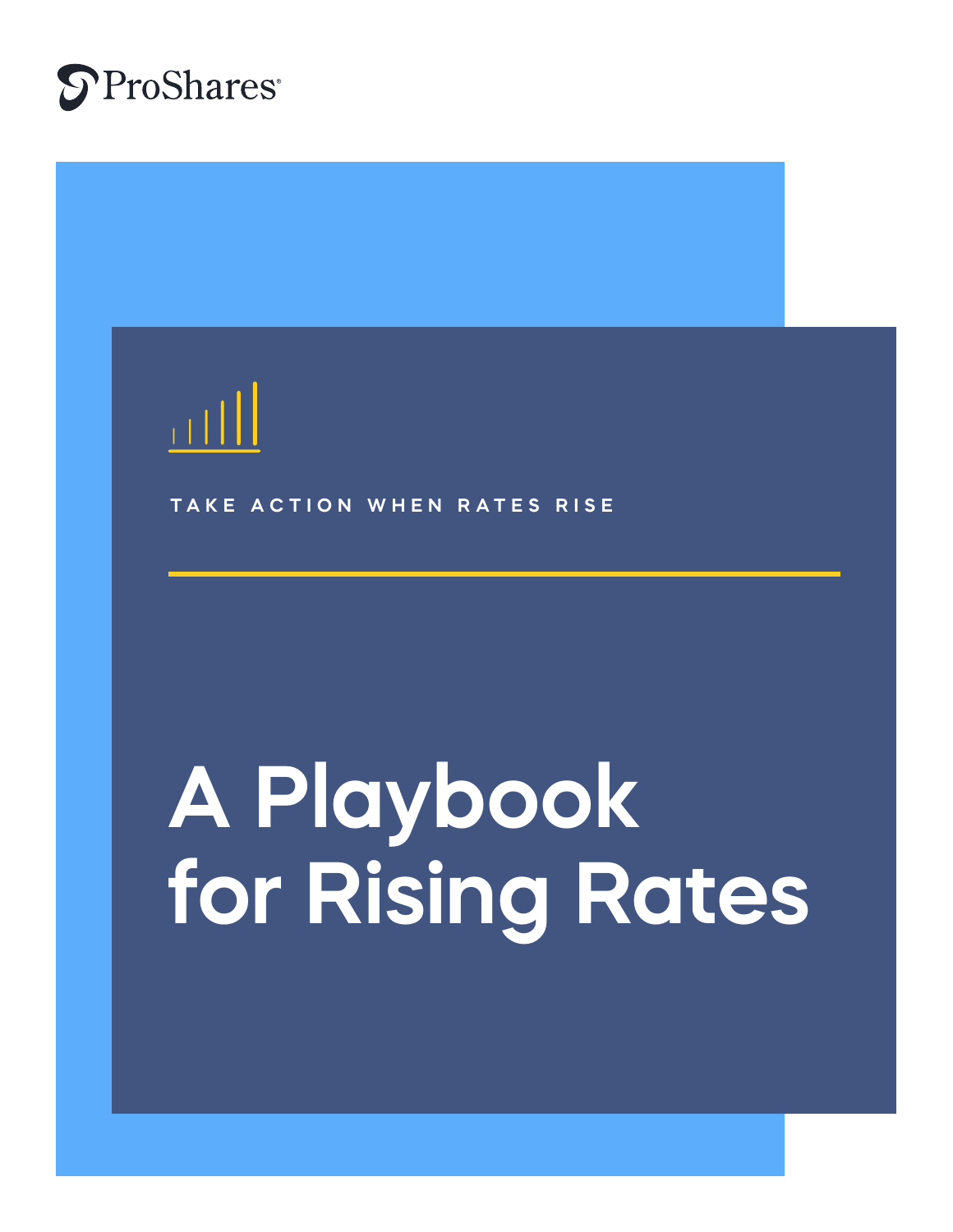## **Executive Summary**

After more than a decade of historically low or falling interest rates, today's market environment, in which interest rates are rising, may be unfamiliar to many investors. Indeed, many of the fixed income and equity investment strategies that worked so well during a sustained bull market may not be as effective. That's why we believe investors need a new playbook to help them identify solutions as interest rates begin to climb. In this rising rate playbook, we will provide fresh insight and strategies to help you:

- **• Go on defense against rising rates in your fixed income portfolio:** Traditional bond strategies for rising rate environments – short duration, floating rates, bank loans and Treasury Inflation-Protected Securities, known as TIPS – may not be the most effective choices, while investment tools, such as interest rate-hedged bond strategies, may represent an attractive alternative.
- **• Go on offense with rising rates in your equity portfolio:** While equities in general tend to fare better than bonds when interest rates rise, there is also room to tailor an equity strategy for a rising rate environment. We will discuss how an equity strategy that selects sectors and stocks most correlated to rising interest rates may provide enhanced performance when interest rates are rising.

Of course, there is no single strategy that is right for every investor; the best approach is to analyze a broad spectrum of ideas and choose the right ones, or right combination, that best suit your needs. However, given ProShares' large lineup of rising rate solutions, this playbook provides an easy, simple and convenient place to start.

| <b>FIXED INCOME</b>                 | <b>Pros</b>                                                         | Cons                                                                                          |
|-------------------------------------|---------------------------------------------------------------------|-----------------------------------------------------------------------------------------------|
| Interest rate<br>hedged strategies  | Virtually eliminates interest rate risk;<br>preserves credit risk   | Likely underperforms if interest rates fall                                                   |
| Short duration<br>bonds.            | Reduces interest rate risk                                          | Some interest rate risk remains.<br>lower yields, reduces credit exposure                     |
| Floating rate<br>bonds              | Virtually eliminates most<br>interest rate risk                     | Lower yields, reduces credit exposure                                                         |
| <b>Bank loans</b>                   | Virtually eliminates interest rate risk;<br>preserves credit risk   | Potential liquidity and structural challenges,<br>likely underperforms if interest rates fall |
| <b>EQUITIES</b>                     |                                                                     |                                                                                               |
| <b>Equities for</b><br>rising rates | Specifically designed and targeted<br>for a rising rate environment | May underperform if interest rates<br>do not rise                                             |

#### **Strategies for Rising Rate Environments**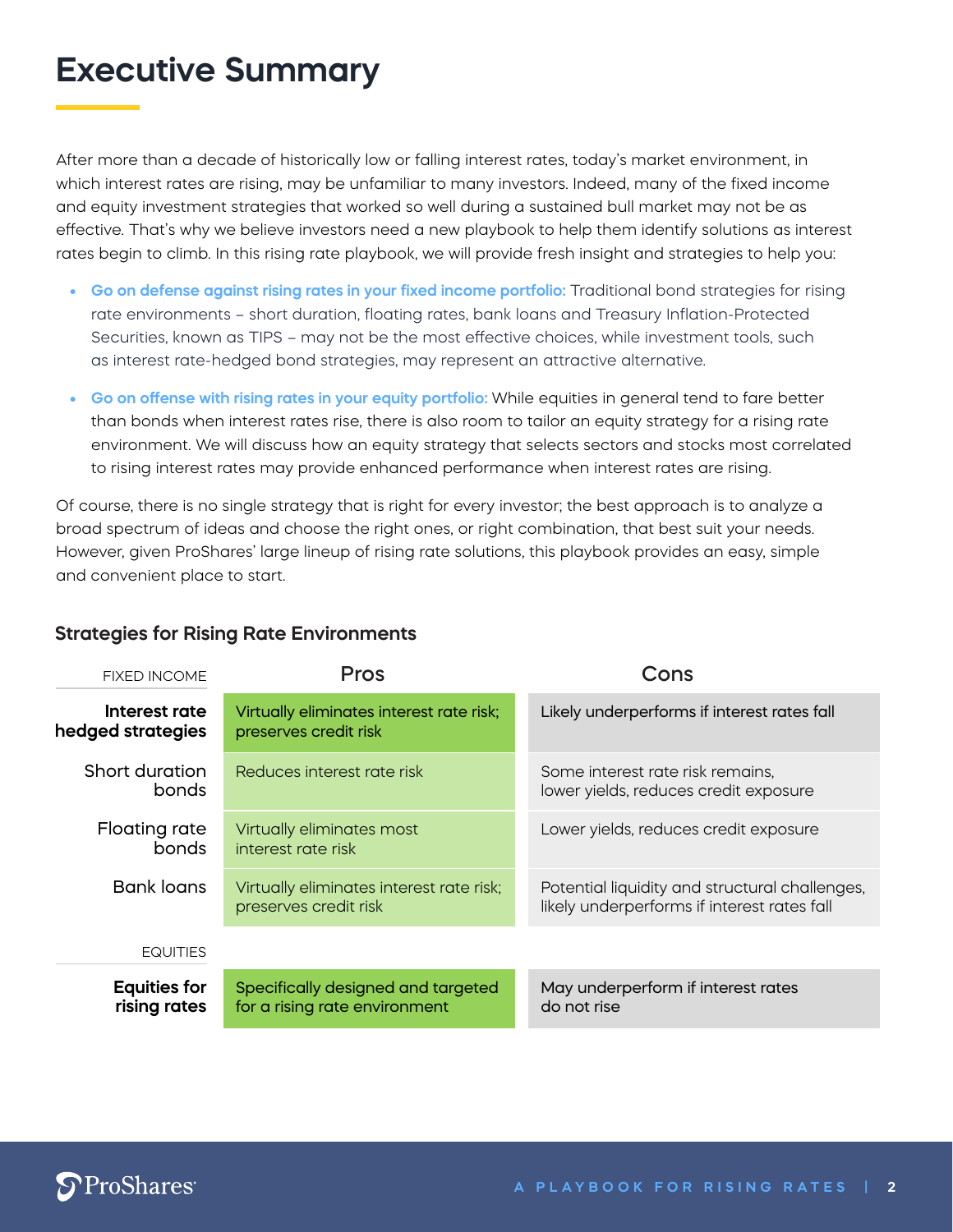## **Bond Basics**

When interest rates rise, bonds lose market value. Most bonds pay fixed coupons. If interest rates rise, the only way that a fixed coupon can equate to a higher interest rate is if the buyer pays less for the bond. How much less? A bond's duration is the measure of its price sensitivity to interest rate changes.

Simply multiply a change in interest rates by a bond's duration and you have a solid estimate of its change in price. Interest rates go up 50bps. A bond with a duration of 10 will lose approximately 5% of its value. Duration is a function of maturity. The longer the maturity of a bond, the longer its duration. The price of a longer-maturity bond is more sensitive to a change in interest rates than that of a shorter maturity bond (all else being equal).

## **Credit Risk Versus Interest Rate Risk**

Some consider a U.S. Treasury bond to have virtually no default risk. Its interest rate – known as a "riskfree rate" – is solely a compensation for giving up money for a period of time. Even without default risk, investors demand a return for lending their money. That return is composed of an inflation component and a "real return" typically over and above inflation. A 10-Year U.S. Treasury bond yielding 3% when inflation is 2% has a 1% "real return."

While a U.S. Treasury bond has virtually no default risk, it is far from riskless. Higher inflation could push yields higher and prices lower. Lower inflation could push yields lower and prices higher. And real returns can shift as well – interest rates can rise without additional inflation. For example, quantitative easing can force real returns lower, and quantitative tightening can force real yields higher.

Corporate bonds have default risk. Companies can go bankrupt. Investors demand an interest rate

### **When Interest Rates Rise, Bond Portfolios Decline**

Approximate decline in value for a \$100,000 bond portfolio if U.S. interest rates rise 1%.



### **Bonds' Sources of Return and Risk**

Investors demand a return for lending their money. That return is made up of several risk-based components.

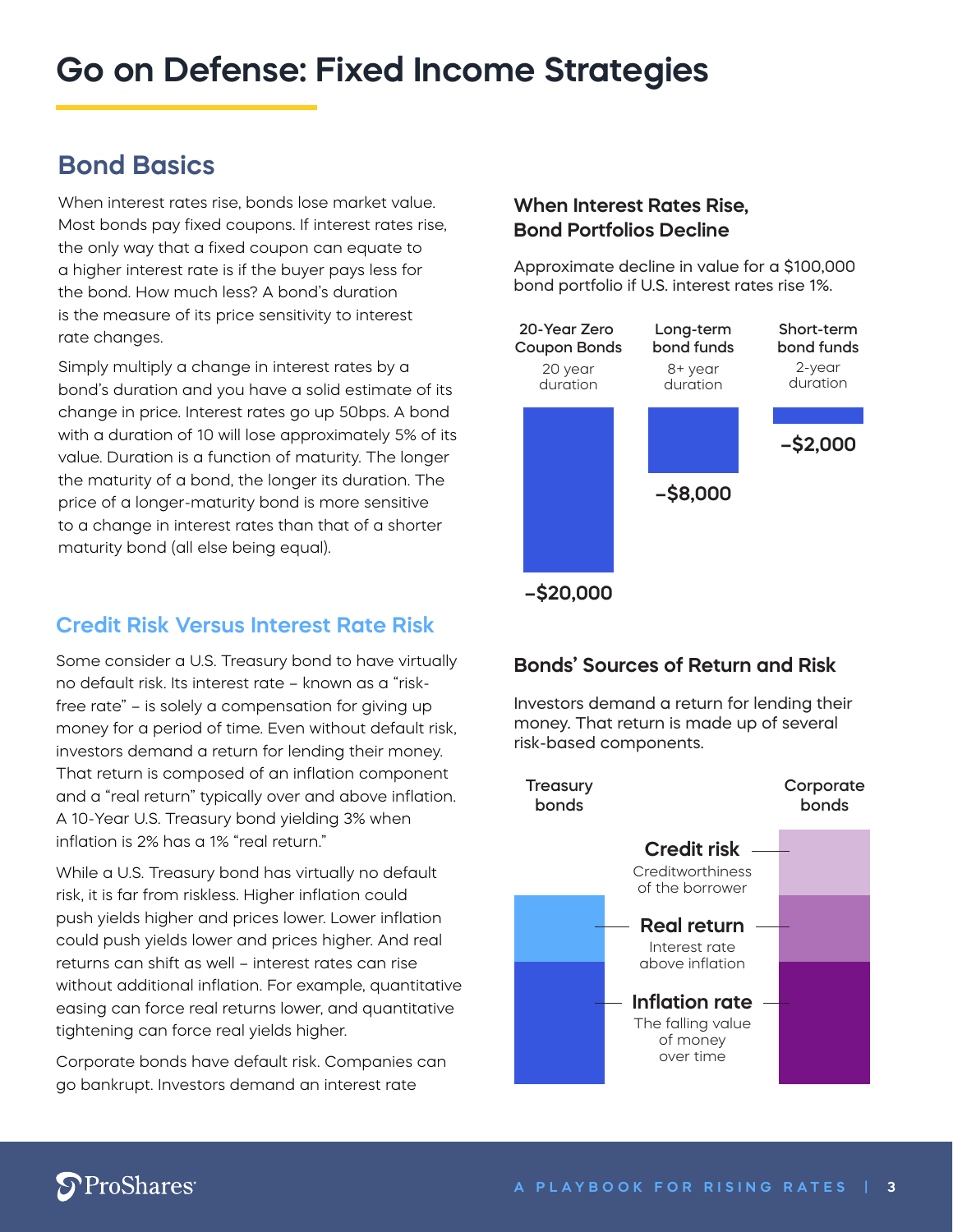that's higher than that on a Treasury bond. That "extra" yield is called a credit spread and is a function of the creditworthiness of the borrower: wider spreads for companies with a greater risk of default and narrower spreads for companies with a lower risk of default. A corporate bond, therefore, has an additional source of risk (and return). The Treasury rate component can go up or down, but spreads can widen or narrow based on either changes in a company's creditworthiness or the market's pricing of risk.

### **The Relationship Between Treasury Rates and Credit Spreads**

Inflation typically rises when the economy improves. Therefore, when the economy improves, U.S. Treasury rates often rise, and prices fall. But an improving economy can have two contradictory effects on corporate bond returns. Rising Treasury rates reduce bond prices. But there's another, positive effect. Because companies often thrive in a booming economy, investors don't demand as much of a premium for investing in corporate bonds when growth accelerates. Credit spreads – that is, the difference in the interest rates between corporate bonds and Treasurys – can shrink. In fact, credit spreads for both investment-grade and high-yield bonds have been negatively correlated with interest rates.

### **Rising Rates Can Have Contradictory Effects on Corporate Bond Returns**



Corporate bonds have often outperformed Treasury bonds in rising rate periods because the tightening of credit spreads offsets some of the rise in Treasury rates.

Historically, that's meant that corporate bonds – investment grade and high yield – have outperformed Treasury bonds in rising rate periods because the tightening of credit spreads can offset some of the rise in Treasury rates.

## **Fixed Income Strategies for Your Portfolio**

Basic bond math is at the core of most bond strategies for rising rates. Shortening duration limits the potential damage if rates rise. A bond with a duration of five has roughly half the exposure to rising rates as a bond with a duration of 10. This is a straightforward approach for U.S. Treasurys. And for the very low-risk portion of an investment portfolio where low yields and returns are par for the course – think cash or near cash – short-duration treasurys may be a prudent choice. There's more to the story for corporate bonds.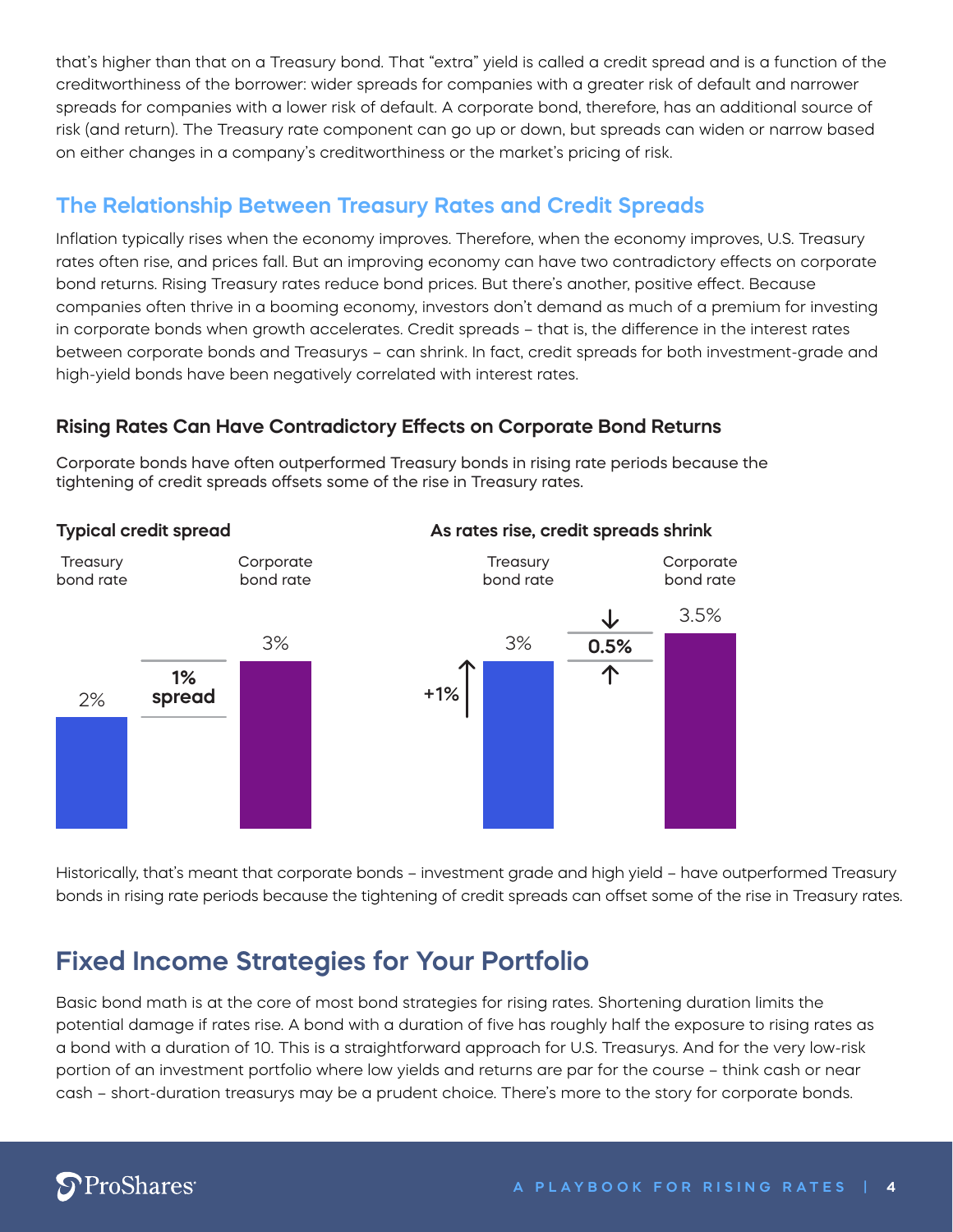#### **Fixed Income Strategies for Rising Rate Environments**

| <b>Pros</b>                        |                                                                   | Cons                                                                                          |
|------------------------------------|-------------------------------------------------------------------|-----------------------------------------------------------------------------------------------|
| Interest rate<br>hedged strategies | Virtually eliminates interest rate risk;<br>preserves credit risk | Likely underperforms if interest rates fall                                                   |
| Short duration<br>bonds            | Reduces interest rate risk                                        | Some interest rate risk remains,<br>lower yields, reduces credit exposure                     |
| <b>Floating rate</b><br>bonds      | Virtually eliminates most<br>interest rate risk                   | Lower yields, reduces credit exposure                                                         |
| <b>Bank loans</b>                  | Virtually eliminates interest rate risk;<br>preserves credit risk | Potential liquidity and structural challenges,<br>likely underperforms if interest rates fall |

## **Interest Rate Hedged Bonds: Virtually Eliminates Interest Rate Risk, While Preserving Credit Risk**

As we mentioned above, credit spreads often compress or tighten in a rising rate environment. Back to simple bond math: Tightening credit spreads push corporate bond prices up. As a result, investors concerned about rising interest rates might consider a strategy that seeks to eliminate interest rate risk during rising rates while still potentially benefiting from improving credit spreads. That runs counter to the common assumption that short-duration or floating-rate strategies provide the best protection in a rising rate environment. These strategies do reduce interest rate risk, but they also limit credit exposure. They may help dampen the negative effects of rising rates but at the cost of limiting the opportunity to profit from credit spreads. Interest rate hedged bond strategies are structured to virtually eliminate interest rate risk while retaining full exposure to credit risk. It's a combination that may be well-suited to a rising interest rate environment.

## **How Interest Rate Hedged Bond Strategies Work**

Interest rate hedged bond strategies typically invest in portfolios of investment-grade or high-yield bonds and include built-in hedges to alleviate the impact of rising Treasury rates. Since the hedges are specifically targeted at rising Treasury rates, the strategies retain the full exposure to credit risk as a primary source of return.

#### **The Fixed Income You Want Without the Interest Rate Risk**

Short duration bond strategies reduce interest rate risk – but do not eliminate it. Interest rate hedged bond ETFs can virtually eliminate interest rate risk.

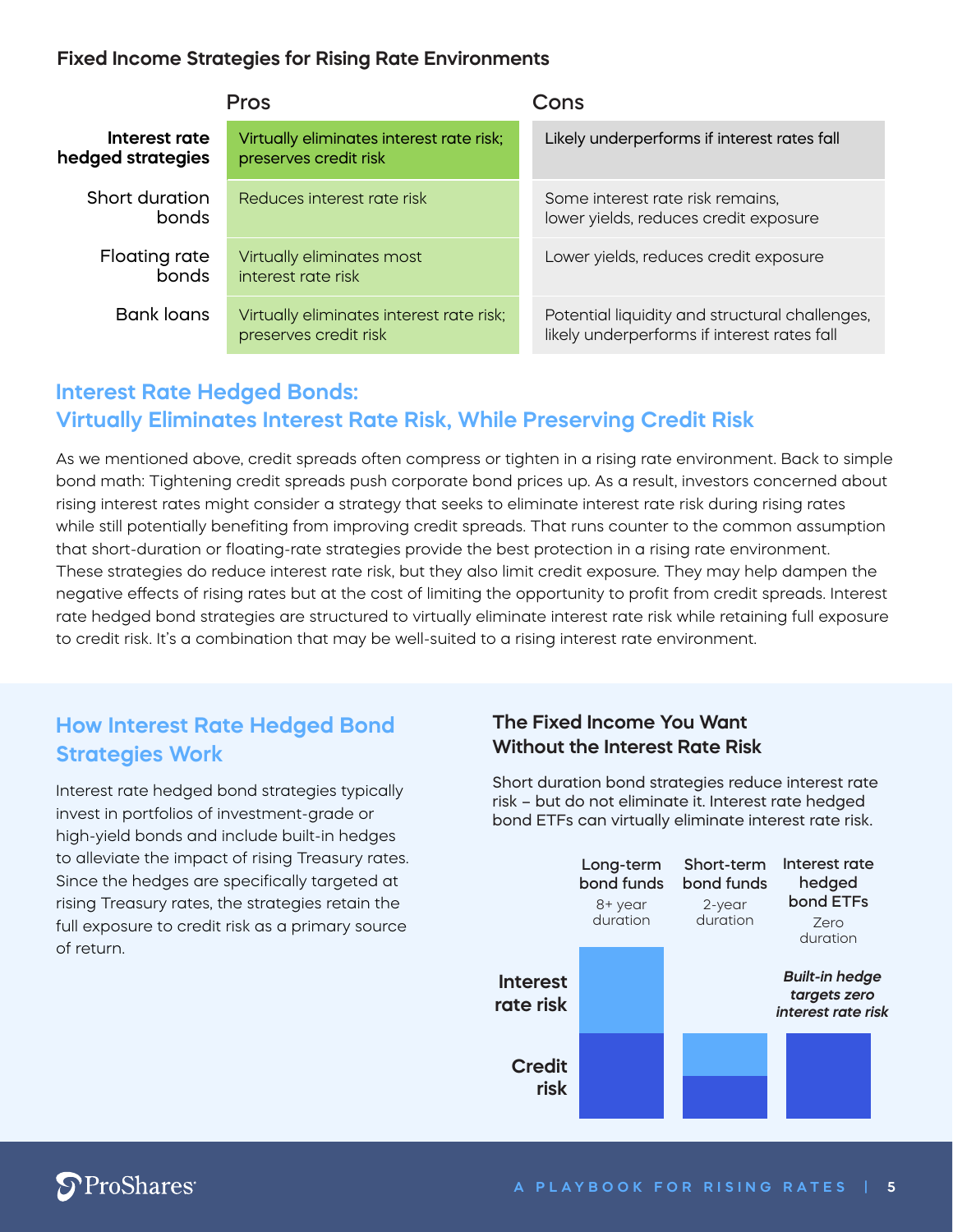## **Short Duration Bonds: Some Interest Rate Exposure, Limited Credit Exposure**

Short-duration bond strategies reduce interest rate risk but do not eliminate it. And they limit exposure to credit risk. By virtually eliminating interest rate risk and preserving credit risk, interest rate hedged bond strategies – both investment grade and high yield – have outperformed in rising rate environments.

High-yield corporate bond returns

#### **Interest Rate Hedging versus Short Duration Bond Strategies**

Investment-grade corporate bond returns

#### –2%  $\Omega$ 2% 4% 6% 8% –2% 0 2% 4% 6% 8% 10% 10% **–1.60%** On average during periods of rising rates, Nov. 7, 2013, through Dec. 31, 2021 On average during periods of rising rates, May 23, 2013, through Dec. 31, 2021 **0.49% 6.92% 5.26% Typical duration Treasury ratehedged Short duration Typical duration Treasury ratehedged Short duration 5.89% 8.44%** Markit iBoxx USD Liquid Investment Grade Index Bloomberg FTSE Corporate Investment Corporate Grade (Treasury Rate-Hedged) Index U.S. 1–5 Year Bond Index Markit iBoxx USD Liquid High Yield Index FTSE High Yield (Treasury Rate-Hedged Index Bloomberg U.S. Corporate High Yield Index

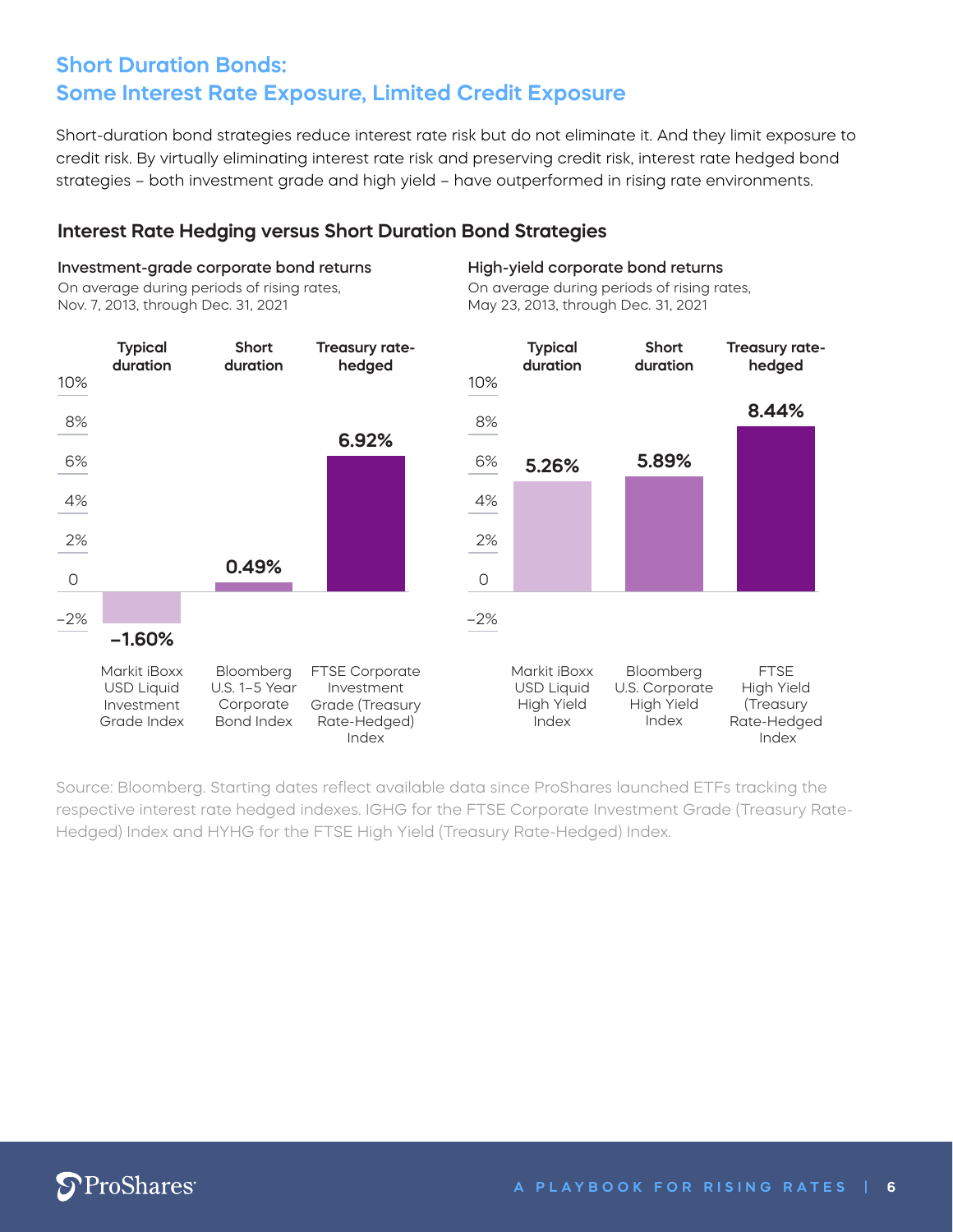## **Floating Rate Investment Grade Bonds: Less Interest Rate Exposure, Little Credit Exposure**

Floating rate investment grade corporate bonds have interest payments that increase when Treasury rates rise. As a result, investors in these securities have minimal exposure to changes in Treasury rates. In addition, because floating-rate securities generally have short maturities, changes in credit spreads have limited (but not zero) impact on their value. Just like short-duration corporate bonds, these securities reduce exposure to interest rates and credit spreads simultaneously. The combination of minimal interest rate exposure and reduced credit exposure can limit an investor's potential returns from floating-rate bonds.

### **Interest Rate Hedging versus Floating Rate**

Returns, on average during periods of rising rates, Nov. 7, 2013, through Dec. 31, 2021

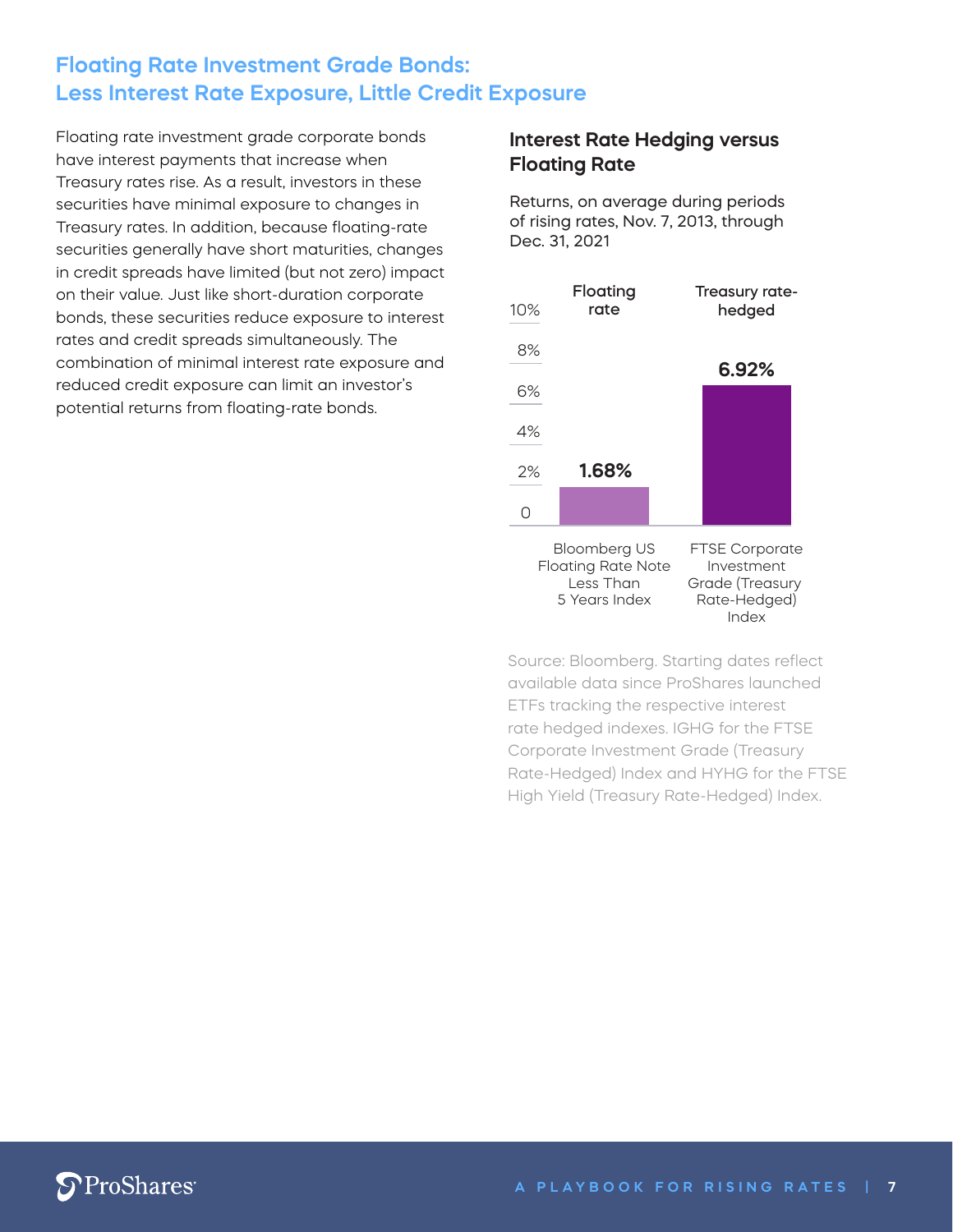### **Bank Loans: Reduced Interest Rate Risk, Liquidity and Other Challenges**

Bank loans are high yield offerings with floating coupon payments tied to short-term interest rates. Because they often have longer maturities (and lower credit quality) than floating-rate securities, they are exposed to significantly more risk from changing credit spreads than floating-rate investments. Bank loans do offer some opportunity to reduce interest rate exposure while maintaining credit risk exposure. However, there are several important considerations investors should keep in mind when evaluating bank loans and bank loan strategies.

The first is liquidity. Bank loans can't be bought and sold as quickly as high-yield bonds. Most bond trades settle within two days, while settlement for bank loans can take up to 20 days. This can affect liquidity and depress yields in bank loan funds.

Call provisions are another issue. Bank loans can be "called at par," which means the issuer may be able to pay back the loan at face value. That limits the potential for price appreciation for investors. Any time a loan trades above par, it is likely to be called, leaving investors with cash to reinvest. Some high-yield bond funds exclude callable bonds for this reason.

And finally, the bank loan coupon payments don't always "float," or rise with rates as expected. For instance, if a loan has a floor, which puts a limit on how low a coupon payment can go, rates may need to rise substantially before investors benefit from coupon increases. In addition, issuers can change reference rates, or the benchmark rates. For example, an issuer may change the benchmark rate from the three-month reference rate to the one-month reference rate. In this situation, bank loan coupons may not float as expected if the three-month reference rate rises faster than the one-month rate.

#### **Interest Rate Hedging versus Bank Loans**

Returns, on average during periods of rising rates, May 23, 2013, through Dec. 31, 2021

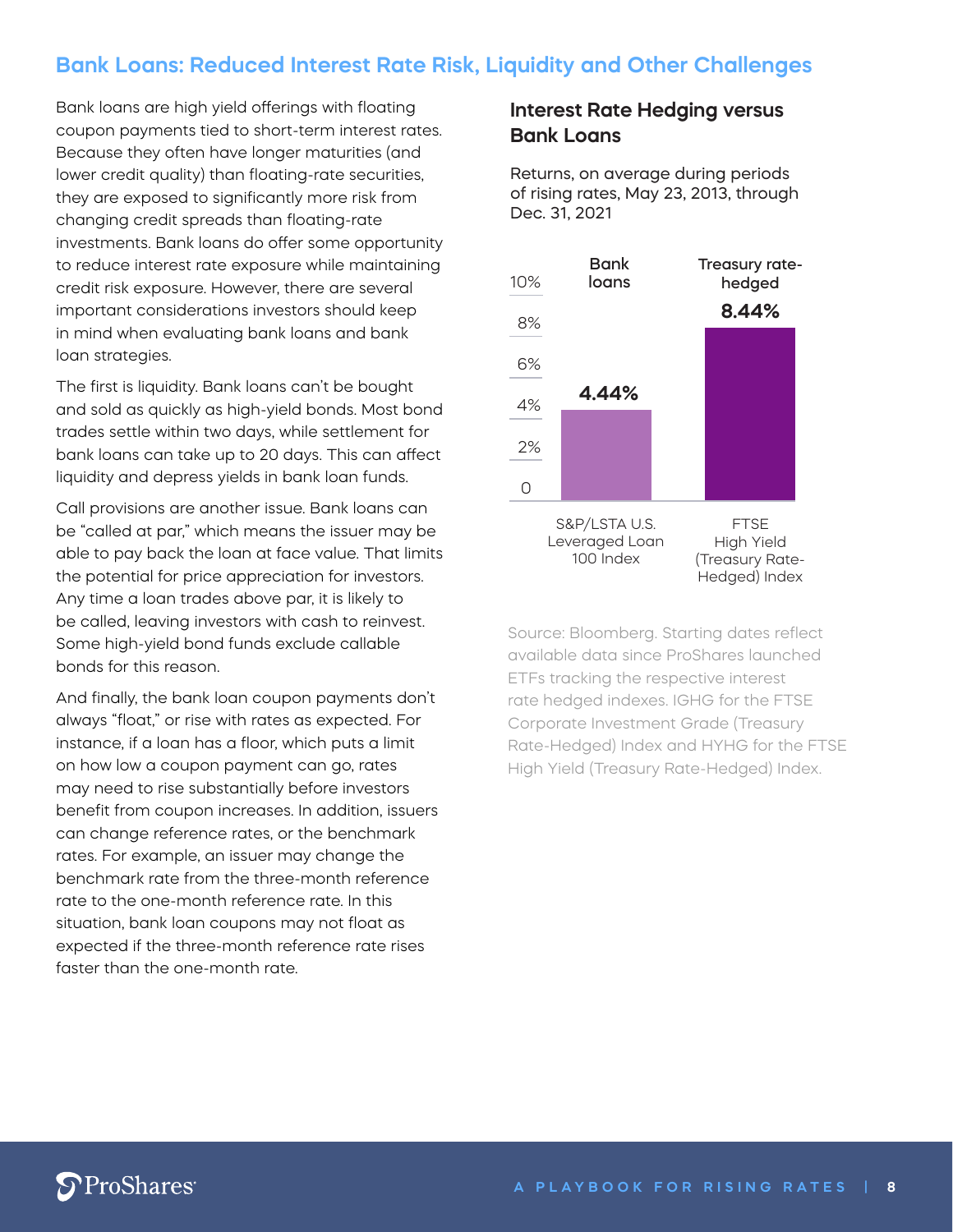### **TIPS: Protection Against Rising Inflation Expectations, Not Rising Rates**

As of March 2, 2022, Treasury Inflation Protected Securities (known as TIPS) have a duration of 7.7 years. That means if U.S. Treasury rates rise 1%, the price of TIPS could fall 7.7%. You may be thinking to yourself, "Wait. I thought TIPS protected investors from rising interest rates. Don't they?" The short answer is "Not quite."

TIPS can help protect investors from rising inflation expectations, not inflation itself, and not specifically from rising interest rates. Inflation expectations can certainly rise when interest rates rise, and that's why, as the adjacent chart shows, TIPS have historically outperformed regular Treasuries when rates have risen. However, the Treasury Rate-Hedged Index (based on the FTSE Corporate Investment Grade Index) has performed even better, because interest rates can rise even if inflation expectations don't.

In fact, that's what the Fed's tapering program combined with likely increases in the Fed Funds rate is intended to achieve. The goal is to create a rise in interest rates that comes with a *decrease* in inflation expectations. And that is a recipe for disappointing TIPS performance.

#### **Interest Rate Hedging versus TIPS**

Returns, on average during periods of rising rates, Nov. 7, 2013, through Dec. 31, 2021

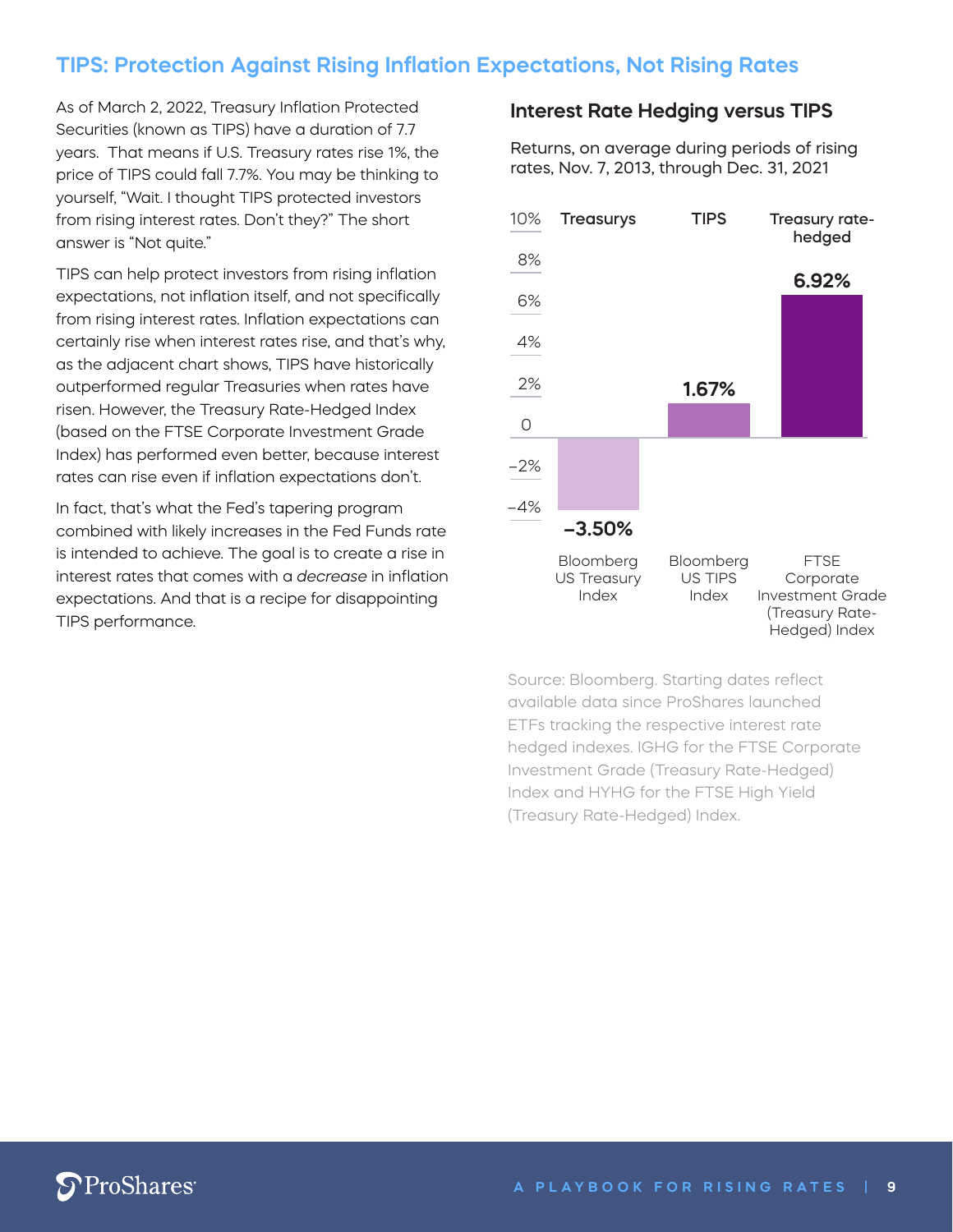## **Go on Offense: Equity Strategies for Rising Rates**

Bonds with fixed coupons are defenseless when interest rates rise. Stocks are not defenseless. Earnings, dividends and cash flow can all grow. And aligned with the historical tightening of credit spreads in a rising rate environment, economic growth and robust corporate performance have driven solid performance from stocks in rising rate environments.

#### **Stock Market Performance During Rising Rate Periods**

Economic growth and robust corporate performance have driven solid performance from stocks in rising rate environments.



Source: Bloomberg, data from 12/31/08-12/31/21. Periods of rising rates indicated by shaded bars.

Not all stocks react in the same way in a rising rate environment. Sectors matter. Financials have been a historical winner, as rising rates typically mean a steeper yield curve and fatter net interest margins. Energy and Materials have done well, enjoying the rising prices that often accompany rising rates.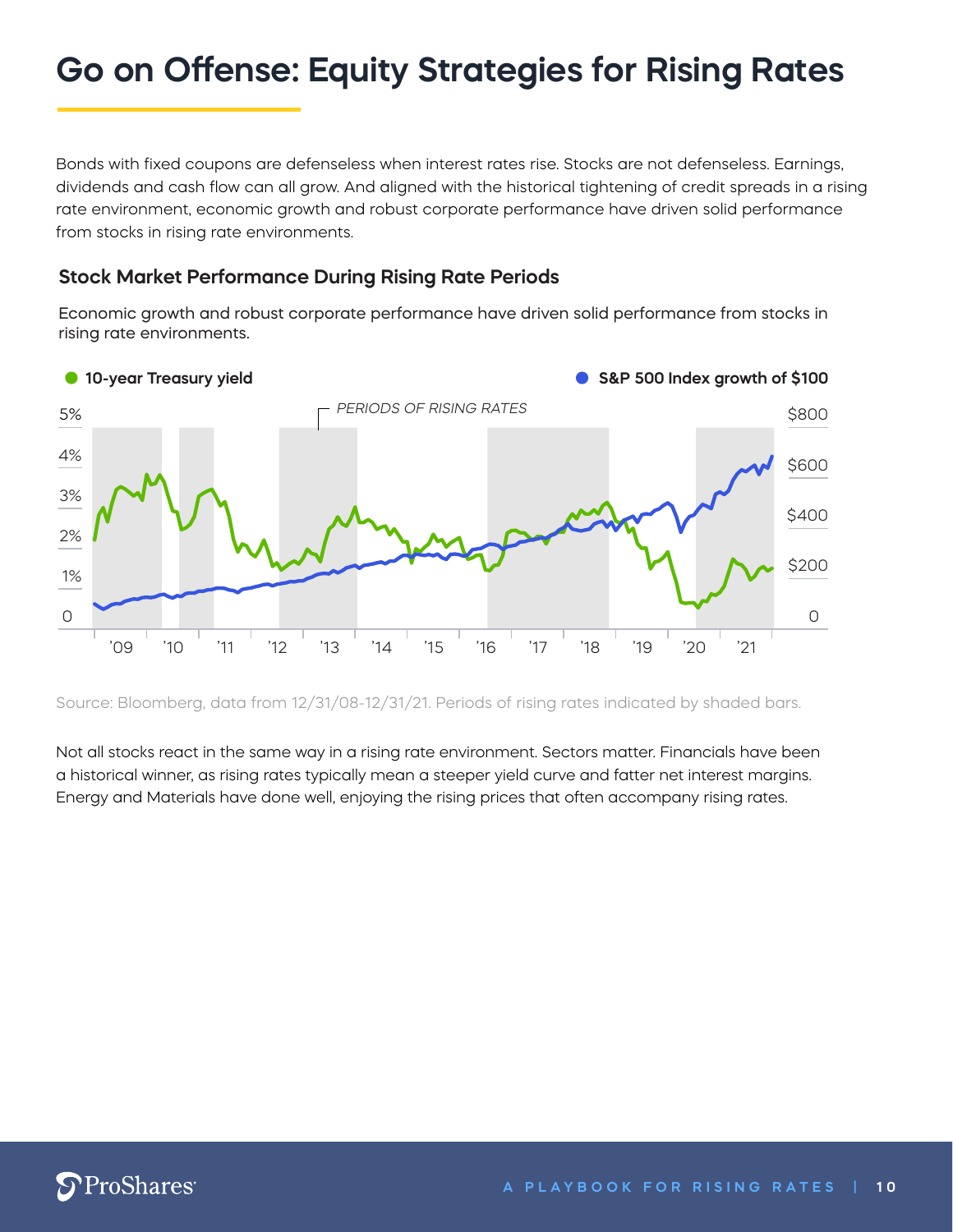## **A Focused Equity Strategy for Rising Rates**

The robust relationship between sector performance and rising interest rates lends itself quite well to a "rules-based" strategy. The Nasdaq Equities for Rising Rates Index targets sectors that have had the highest correlation to 10-Year U.S. Treasury yields, and within those sectors targets the stocks that have had a tendency to outperform as rates rise. The strategy is laser-focused on rising rate environments. It selects the five sectors that have demonstrated the highest correlation, and tilts substantially towards them. It is likely to outperform when interest rates rise, but may underperform when interest rates fall. The index has a total allocation of more than 80% to the financials, energy and materials sectors, compared to 17% for the S&P 500.

The index goes a step beyond just reallocating among sectors. It also targets stocks within those sectors that have had the tendency to outperform as rates have risen. The combination has been powerful – delivering double the return of the S&P 500 since the 10-Year Treasury's lowest historical closing level in the summer of 2020.

#### **Some Stock Sectors Perform Better When Interest Rates Rise . . .**



#### Three-year average correlation of S&P 500 sectors to rising 10-year Treasury rates

Source: Bloomberg, as of 12/31/21. Sectors based on GICS classification.

#### **. . . And the Nasdaq Equities for Rising Rates Index Tilts Substantially Toward These Sectors**



Source: Bloomberg, as of 12/31/21. Sectors based on ICB classification.

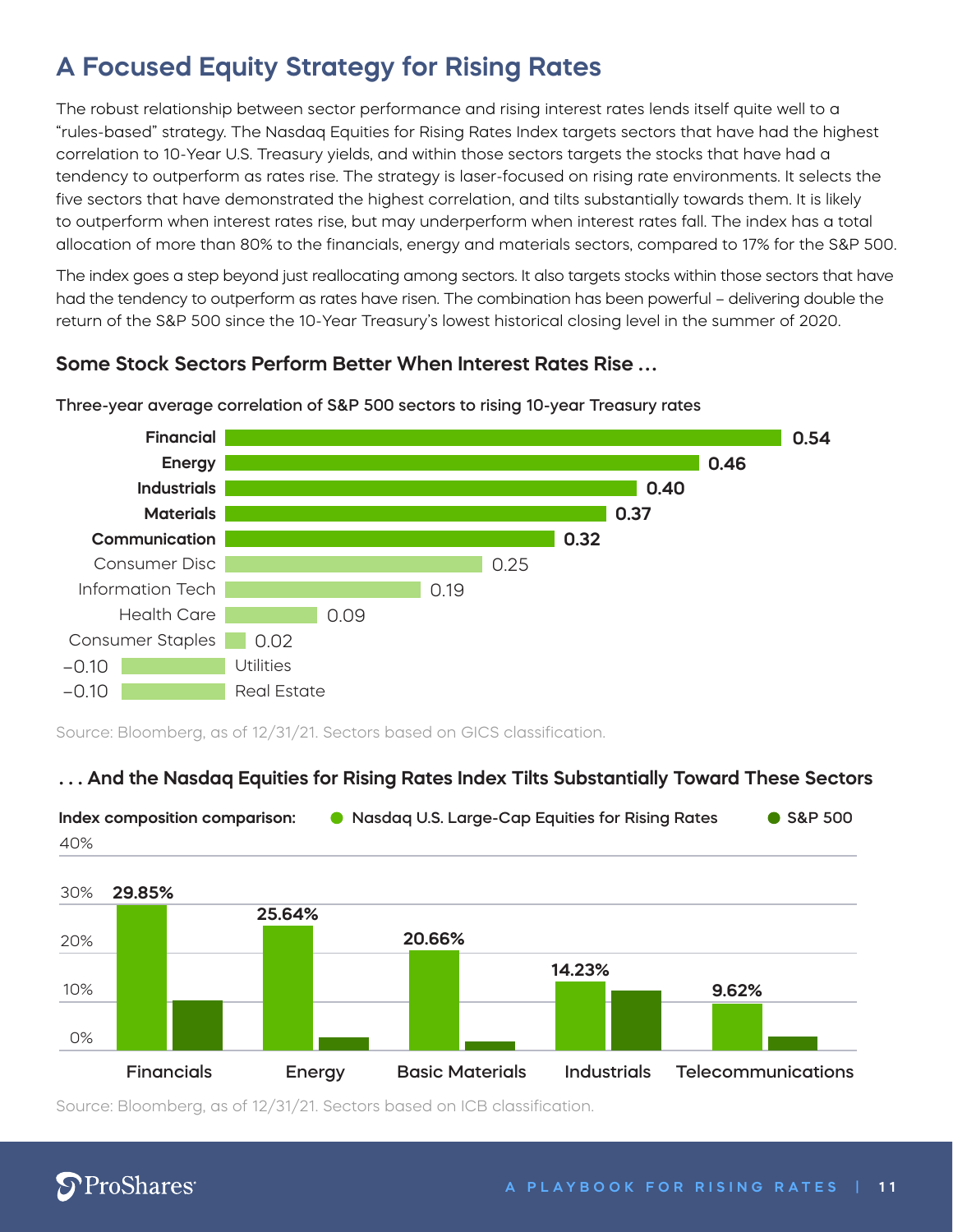### **The Nasdaq Equities for Rising Rates Index Has Outperformed the S&P 500 . . .**

Performance during period of rising 10-year Treasury rates, Aug. 4, 2020, through Jan. 31, 2022



### **. . . By Focusing On the Right Sectors — and the Right Stocks — for a Rising Rate Environment**

Sector allocation and stock selection components were both key contributors to the index's performance vs. the S&P 500

Contribution to relative performance of the Nasdaq U.S. Large-Cap Equities for Rising Rates Index vs S&P 500



Source: Bloomberg. The Source: FactSet.

# **Get the Convenience of ETFs**

Bond and stock strategies specifically designed for rising interest rate environments can be important solutions for investors looking to prepare their portfolio – or even profit – in this environment. It's a challenge orchestrate these opportunities on their own. However, an ETF provides a convenient solution. Indeed, ProShares offers a large lineup of investment tools for the rising rate environment, including:

- **• Interest rate hedged bond ETFs**, which have historically outperformed traditional bond strategies such as short duration, floating rate, bank loans and TIPS when interest rates have risen.
- **• An Equities for Rising Rates ETF** focused on sectors and stocks most correlated with rising rates that has delivered nearly double the return of the S&P 500 since interest rates bottomed in the summer of 2020.

## **Interested in learning more?**

Financial professionals can contact ProShares at **866-776-5125** or email **info@proshares.com** for additional information about ProShares' investment products.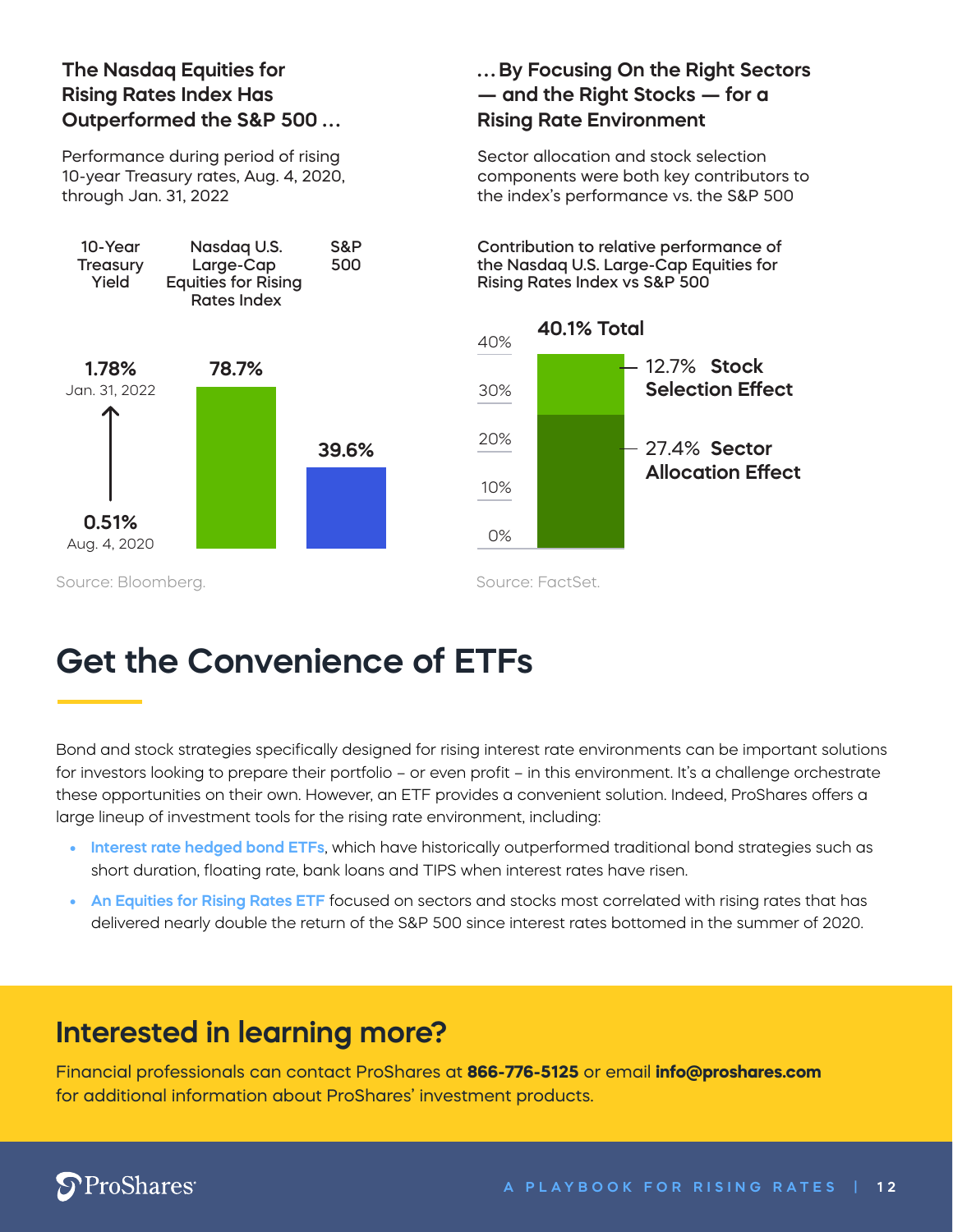## **Important information**

#### Holdings are subject to change.

#### **This is not intended to be investment advice. Indexes are unmanaged, and one cannot invest directly in an index. Past performance does not guarantee future results.**

Any forward-looking statements herein are based on expectations of ProShare Advisors LLC at this time. Whether or not actual results and developments will conform to ProShare Advisors LLC's expectations and predictions, however, is subject to a number of risks and uncertainties, including general economic, market and business conditions; changes in laws or regulations or other actions made by governmental authorities or regulatory bodies; and other world economic and political developments. ProShare Advisors LLC undertakes no duty to update or revise any forward-looking statements, whether as a result of new information, future events or otherwise.

Investing is currently subject to additional risks and uncertainties related to COVID-19, including general economic, market and business conditions; changes in laws or regulations or other actions made by governmental authorities or regulatory bodies; and world economic and political developments.

#### **Investing involves risk, including the possible loss of principal. This information is not meant to be investment advice.**

These ProShares ETFs entail certain risks, including risks associated with the use of derivatives (swap agreements, futures contracts and similar instruments), imperfect benchmark correlation, leverage and market price variance, all of which can increase volatility and decrease performance. Please see their summary and full prospectuses for a more complete description of risks. **There is no guarantee any ProShares ETF will achieve its investment objective.**

HYHG and IGHG do not attempt to mitigate factors other than rising Treasury interest rates that impact the price and yield of corporate bonds, such as changes to the market's perceived underlying credit risk of the corporate entity. HYHG and IGHG seek to hedge high yield bonds and investment grade bonds, respectively, against the negative impact of rising rates by taking short positions in Treasury futures. These positions lose value as Treasury prices increase. Investors may be better off in a long-only high yield or investment grade investment than investing in HYHG and IGHG when interest rates remain unchanged or fall, as hedging may limit potential gains or increase losses. No hedge is perfect. Because the duration hedge is reset on a monthly basis, interest rate risk can develop intra-month, and there is no guarantee the short positions will completely eliminate interest rate risk. Furthermore, while HYHG and IGHG seek to achieve an effective duration of zero, the hedges cannot fully account for changes in the shape of the Treasury interest rate (yield) curve. HYHG and IGHG may be more volatile than a longonly investment in high yield or investment grade bonds. Performance of HYHG and IGHG could be particularly poor if high yield or investment grade credit deteriorates at the same time that Treasury interest rates fall. There is no guarantee the fund will have positive returns.

#### Bonds will decrease in value as interest rates rise.

High yield bonds may involve greater levels of credit, liquidity and valuation risk than higher-rated instruments. High yield bonds are more volatile than investment grade securities, and they involve a greater risk of loss (including loss of principal) from missed payments, defaults or downgrades because of their speculative nature.

Short positions in a security lose value as that security's price increases.